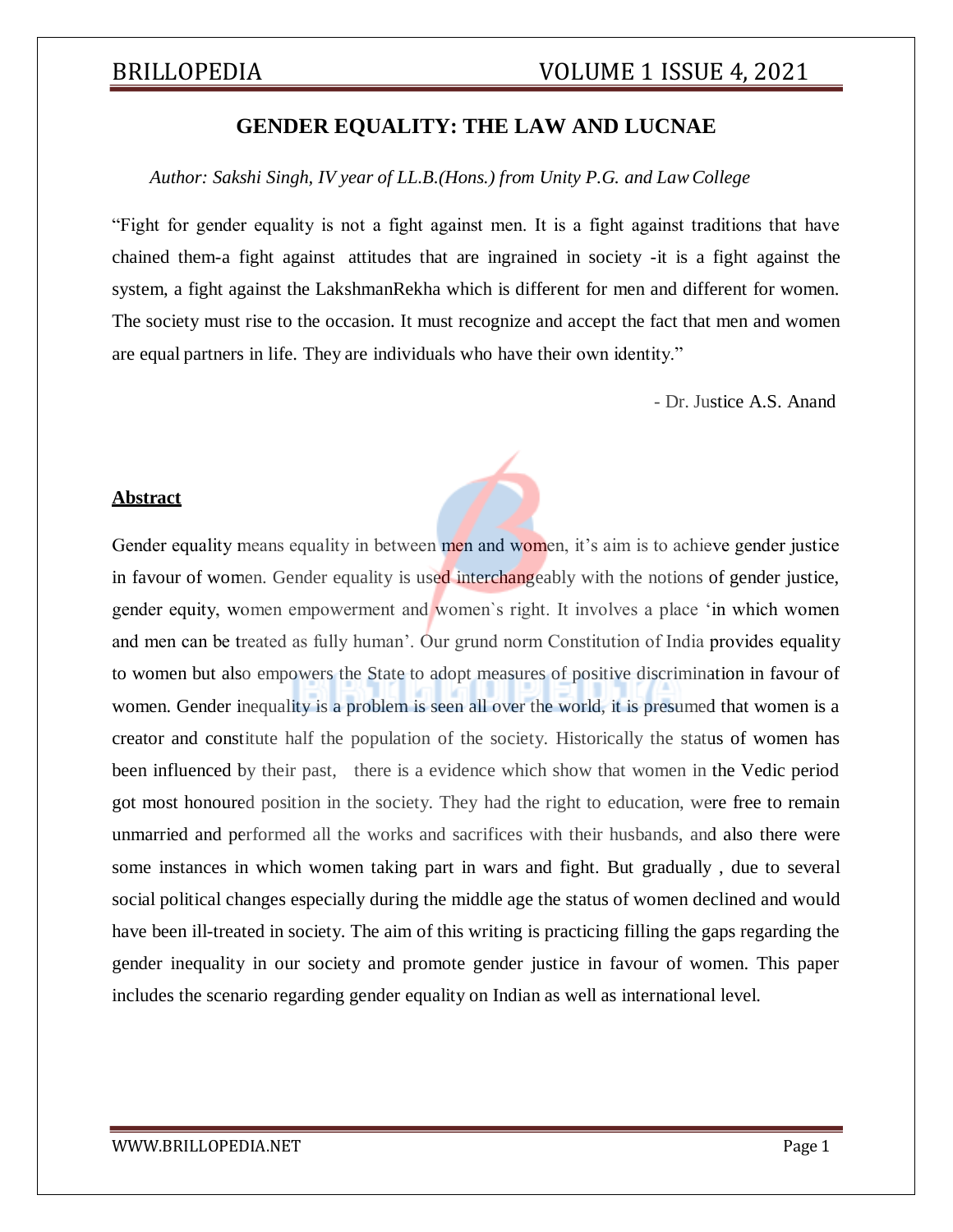### **Introduction**

The reason behind the gender inequality is *patriarchy*, in patriarchal society men are the primary authority, occupying roles of political leadership, control over property and authority over women and children. In India most of the societies have *patrilineal custom* where inheritance passes from father to son. Gender equality promote women`s interest in social as well as economic policy. In India it is believed in Vedic period women enjoyed an equal status as men, but gradually the condition of women declined considerably. There are few historical practices such as *Sati Pratha* and *child marriage* are few traditions reflective of the gender imbalance in Indian society. But with the passage of time many reformers such as **Raja Ram Mohan Roy, Ishwar Chandra Vidya Sagar** and **Jyoti Rao Phule** came with the reforms and abolished these practices and fought for the betterment of women. Raja Ram Mohan Roy`s effort led to the abolition of *Sati Pratha,* Ishwarm Chandra Vidyasagar`s crusade for improvement in the situation of widows led to the *Widow Remarriage Act Of 1856<sup>1</sup>*

The issue of gender inequality is not the issue on Indian level instead it is the issue which has been observe all over the world. There are many international conventions, recognition established for the betterment of women and for eliminating the gender inequality which was growing in the social, political and economic fields. In 1995, Gender Development Index (GDI) and the Gender Empowerment Measure (GEM) were introduced in Human Development Report. The GDI and GEM became the initial indices for measuring global gender inequality for the United Human Development Reports. These indices faced many criticisms for their methodological and conceptual limitations<sup>2</sup>. There is no country with perfect gender equality, all countries suffer some loss of human development due to gender inequality. The World Economic Forum has been using the Gender Gap Index (GGI) in its *Global Gender Gap Reports*, which ranks countries according to their gender gaps, to better record gender disparities <sup>3</sup>. The gender gap report measure on four parameters: economic participation and opportunity, educational attainment, health and survival, and political empowerment. India has been ranked  $140<sup>th</sup>$  among

<sup>1</sup>Widow remarriage act of 1856.

<sup>2</sup>Bardhan, K.andKlasen, S.(1999). UNDP`s Gender- Related Indices: A critical Review, world development, 27;6, pp. 985-1010

<sup>&</sup>lt;sup>3</sup>Hausman, R., Tyson, L.D., Zahidi, S., (2006). "The Global Gender Gap Report 2006," World Economic Forum, Geneva, Switzerland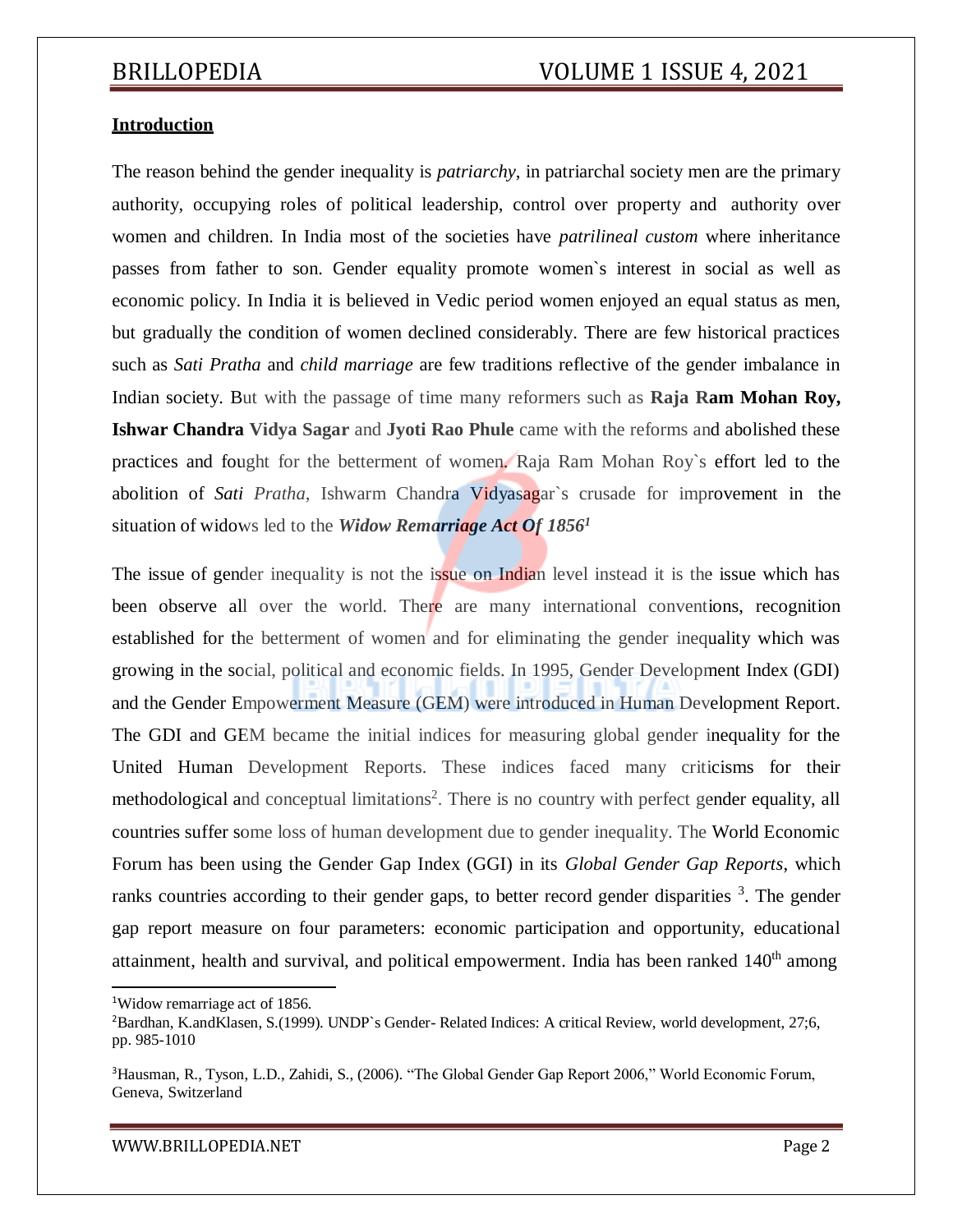156 nations participating in the rankings. It is the third worst performer country among South Asian Countries. The most gender equal country in the world is Iceland, and it has been in the first position for 12 years.

### **International Realm**

Equality based on gender has been the most fundamental guarantees of human rights and a fundamental principle of the United Nations Charter. Its aim is "equal rights of men and women" and protecting the women`s right of all the states and promoting the women`s human right is the responsibility of all states. The **United Nations Charter**(1945) included a provision for equality between men and women<sup>4</sup> andthere are many treaties and conventions adopted by UN General Assembly for protecting the rights of women and promote the equality between men and women.

### **Convention on Political Rights of Women 1953**

It was adopted by the UN General Assembly<sup>5</sup> and it aims to codify a basic international standard for women`s political rights.

# **Conventions on Elimination of All Forms of Discrimination on against Women (CEDAW) 1979**

It was adopted by the UN General Assembly in 1979. The convention defines the nature and meaning of sex-based discrimination and lays out State obligations to eliminate discrimination and achieve substantive equality. Any distinction , exclusion or restriction made on the basis of sex which has the effect or purpose of impairing or nullifying the recognition , enjoyment or exercise by women, irrespective of their marital status , on the basis of equality of men and women , of human rights and fundamental freedoms in the political, economic, social, cultural, civil or any other field<sup>6</sup>.

### **Declaration on the Elimination of Violence against Women (1993)**

<sup>4</sup>Chapter.III, Article 8 of UN Charter 1945

<sup>5</sup>First International Legislation regarding Political Rights of Women <sup>6</sup>Article-10 of CEDAW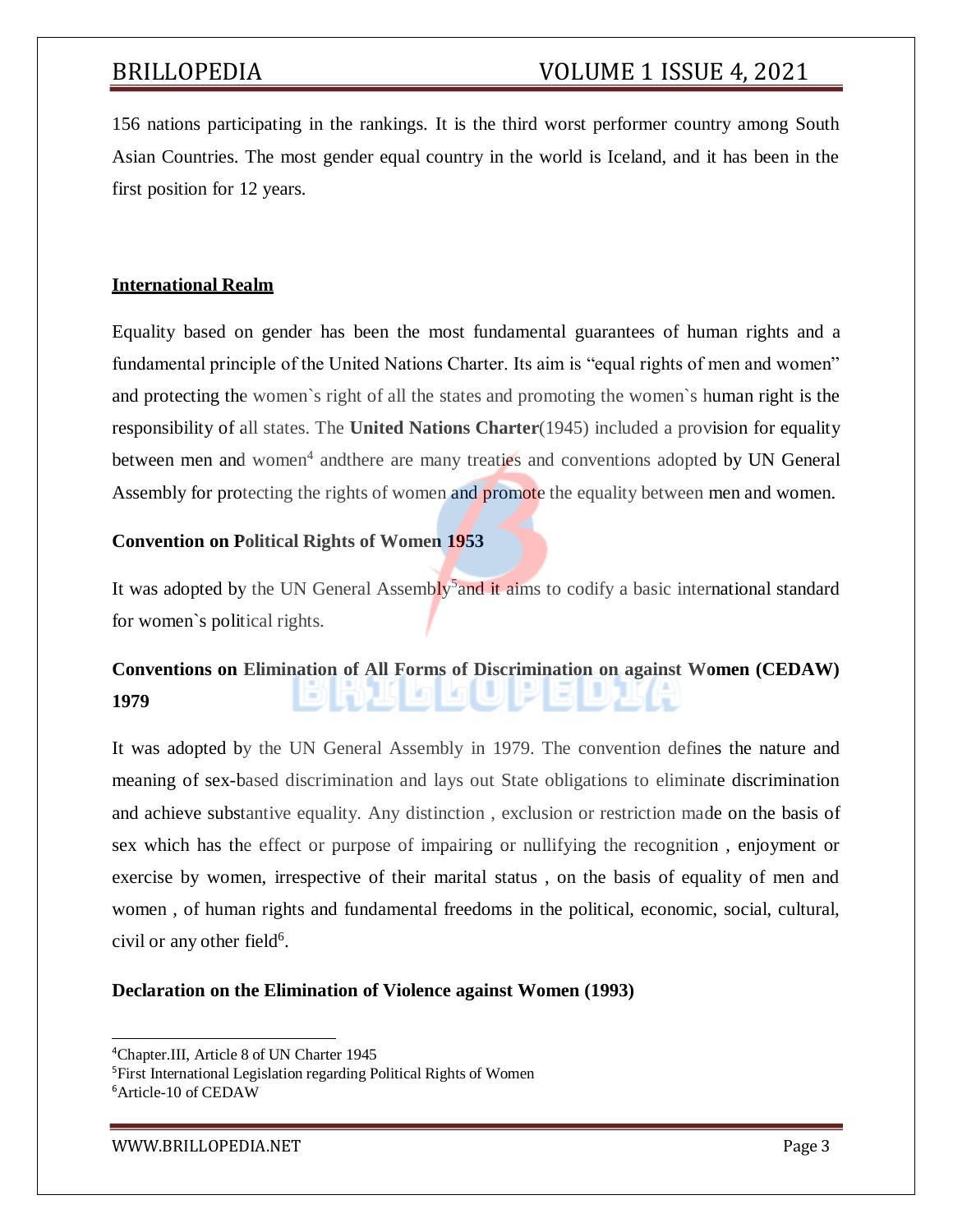# BRILLOPEDIA VOLUME 1 ISSUE 4, 2021

UN General Assembly adopted in 1993 and *Article 1* of this declaration defines the term " *violence against women" means any act of gender-based violence that results in, or is likely to result in, physical, sexual or psychological harm or suffering to women, including threats of such acts, coercion or arbitrary deprivation of liberty, whether occurring in public or in private life<sup>7</sup>*

UN General Assembly in 2012 adopted a resolution named **Future We Want** which supports the measures to promote gender equality and women`s empowerment in all spheres of societies and including the barriers to their equal participation in decision making and management at all  $levels^8$ 

### **Universal Declaration of Human Rights 1948**

UN General Assembly adopted Universal Declaration of Human Rights on 10 December 1948. Gender equality is a part of this international UDHR. It recognized that " *All human beings are born free and equal in dignity and rights"* and that *" everyone is entitled to all the rights and freedoms set forth in this declaration without distinction of any kind, such as race ,colour, sex, language, religion,… birth or other status."<sup>9</sup>*

# **Gender Equality in respect of Feminism**

Feminism means collection of social theories, political movements, moral philosophies opposite all forms of inequalities that may be social political or economic in nature. Feminism means that men and women should have equal social, political, and economic rights and opportunities. True feminism is recognition of the dynamics that each person brings to the table.

There is a theory regarding feminism named feminist theory. This theory act as a torch light that aims to understand the nature of inequality and focus on gender politics, power, relations and sexuality. Feminism are of four types i, e., liberal feminism, radical feminism, social feminism, and post-modern feminism. There are many feminists who fought for the betterment of women such as **Savitribai Phule,** started the first school for girls in the subcontinent, **Tarabai Shinde**

<sup>7</sup>Article-1 of DEVAW

<sup>&</sup>lt;sup>8</sup>Resolutions Adopted By The General Assembly of UN on 27 July 2012, "The Future We Want"

 $^{9}$ https:\\ [www.](http://www/) un.org>global-issues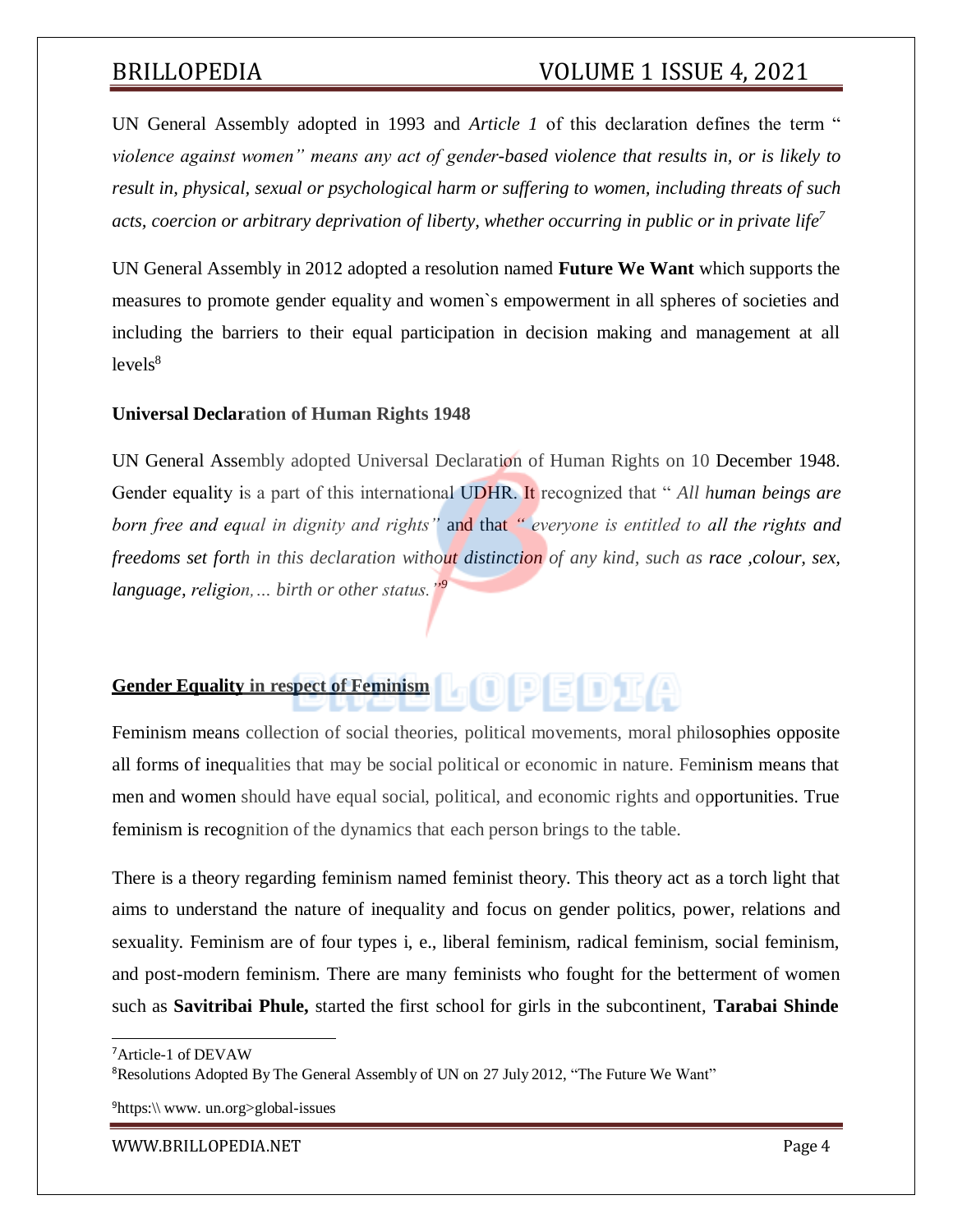whose work *Stri Purush* Tulana is considered the first modern Indian feminist, **Prem Chowdhry, Mira Datta Gupta, Kamini Roy etc.**

### **Gender Equality: Indian Scenario**

If we talk about Indian scenario so the Government launched several schemes to women and several benefits to women such as scholarship, loan, facilities, hostel facilities etc. the schemes such  $as -$ 

**Beti Bachao, Beti Padhao<sup>10</sup>**

**One Stop Centre Scheme ( Sakhi)<sup>11</sup>**

**Pradhan Mantri Rozgar Yojna<sup>12</sup>**

**Annapurna Scheme<sup>13</sup>**

**Mudra Yojna Scheme<sup>14</sup>**

**Dena Shakti Scheme<sup>15</sup>**



Constitution of India enshrined the principles of gender equality in its Preable, Fundamental Rights, Fundamental Duties and Directives Principles. The Constitution Of India not only grants equality to women but also empowers the State to take measures of positive discrimination in favour of women for neutralizin the cumulative socio economic, education and political disadvantages faced by them.

 $14$ Launched on  $8<sup>th</sup>$  April, 2015 <sup>15</sup>Started in 2014

<sup>10</sup>launched by Ministry of Health and Family Welfare and Ministry of Human Resources Development, the' save the girl child' on 22 Jan, 2015

<sup>&</sup>lt;sup>11</sup>1<sup>st</sup> April 2015 with Nirbhaya Fund

 $12$ Launched in 1993, offers unemployed loan to 10 lakh youth & women

<sup>&</sup>lt;sup>13</sup>Launched on 1<sup>st</sup> April, 2000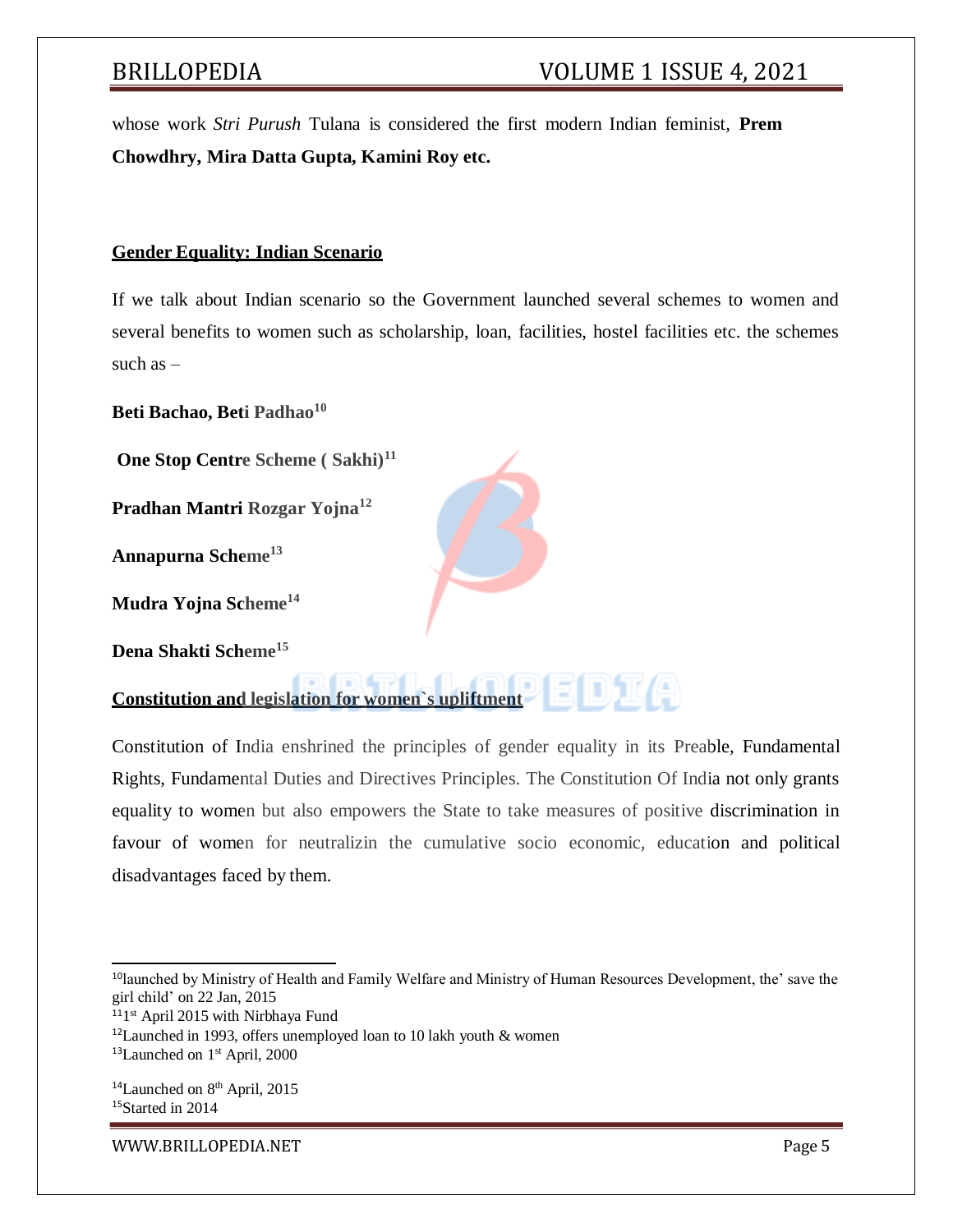### **Privileges to women under Indian Constitution**

**Article 14-** Equality before law . This article does not include equality before law in respect to women only, it includes equality among men , women and extend to transgender persons also. In *National Legal Service Authority[NALSA]v UOI,2014<sup>16</sup>*, the court held that the right to equality (article14 of the Constitution) was framed in gender neutral terms ("all persons"). Conseqently, the right to equality would extend to transgender person also.

**Article 15**- prohibits discimination on the groumds of religion, race, caste, sex and place of birth.This artice cannot prevent State from making any special provisions for women and children.

**Article 16**- states that there shall be equal opportunity for all citizens of India in matters of employment or appointment to any office.

**Article 39-** the State shall make sure that men and women have an equal right to an adequate livelihood, there is equal pay for men and women, the economic system does not result in the concentration of wealth and the material resources are distributed to serve a common purpose.

**Article 42**- The State shall secure humane conditions for work and for maternity relief according to Article42 of the Constitution.

Apart from these provisions there are certain laws that hav emerged more or less from these constitutional provisions, are as follows:

### **Legal Provisions**

The legal provisions are classified into two categories which are:

**1. Provisions under Special Laws**

**Criminal Law Amendment Act, 2013**

<sup>16</sup>AIR 2014 SC 1863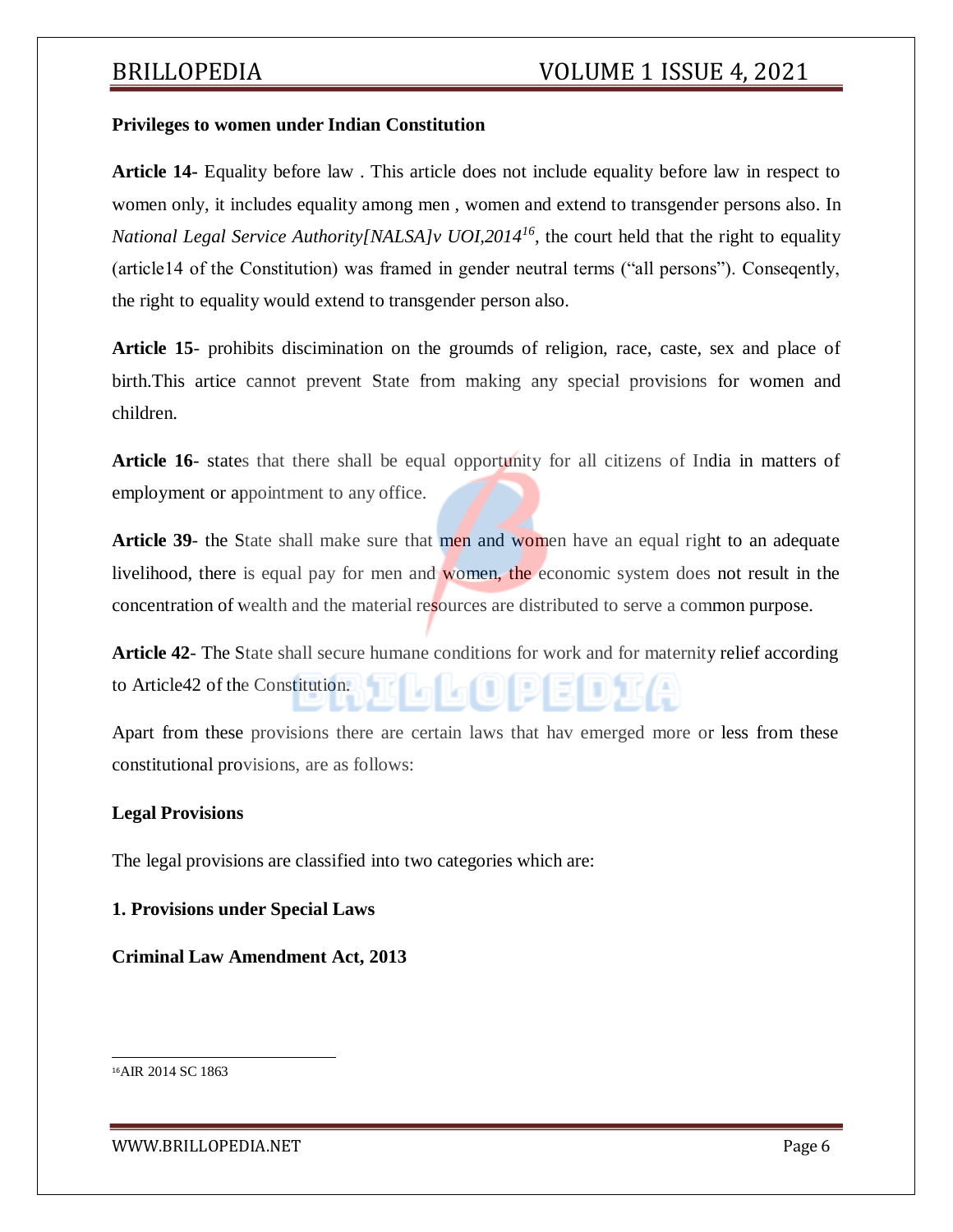The **Criminal Law Amendment Act, 2013<sup>17</sup>** came into force on February 3, 2013 on the recommendation of the **Verma Committee**<sup>18</sup>. This Act added few mew offences such as acid attack, sexual harassment, voyeurism, stalking all of which have been incorporated in the **Indian** Penal Code<sup>19</sup>.

### **Sexual Harassment of Women at Workplace Act, 2013**

Sexual harassment of women at their workplace was first brought up in the **Vishaka Case<sup>20</sup>** . Harassing women at their workplace violates the women`s fundamental rights of women guaranteed under Article14, 15 and 21 of the Constitution of India<sup>21</sup>.

### **The Hindu Succession Act, 1956**

A certain amendment was made in 2005 under this  $Act^{22}$  for the removal of discriminatory provisions. Females are granted ownership of all property acquired either before or after the signing of the Act, abolishing their "limited owner" status.

### **The Maternity Benefit Act, 1961**

Maternity Benefit Act, 1961 was amended in  $2017^{23}$ . Under the Act, paid maternity leave for women employees with less than two surviving children, from the original twelve (12) weeks to twenty six (26) weeks was extended.

### **The Special Marriage Act, 1954**

The Act<sup>24</sup> provides for a special form of marriage irrespective of religion, or faith that the other party believes in.

<sup>20</sup>AIR 1997 SC 3011

<sup>&</sup>lt;sup>17</sup>Act No. 13 of 2013

<sup>&</sup>lt;sup>18</sup>Report of the Committee on Amendments to Criminal Law, 2013

<sup>19</sup>Indian Penal Code, 1860

<sup>21</sup> Constitution of India

<sup>22</sup> HSA,1956

<sup>23</sup>Maternity Benefit Act,1961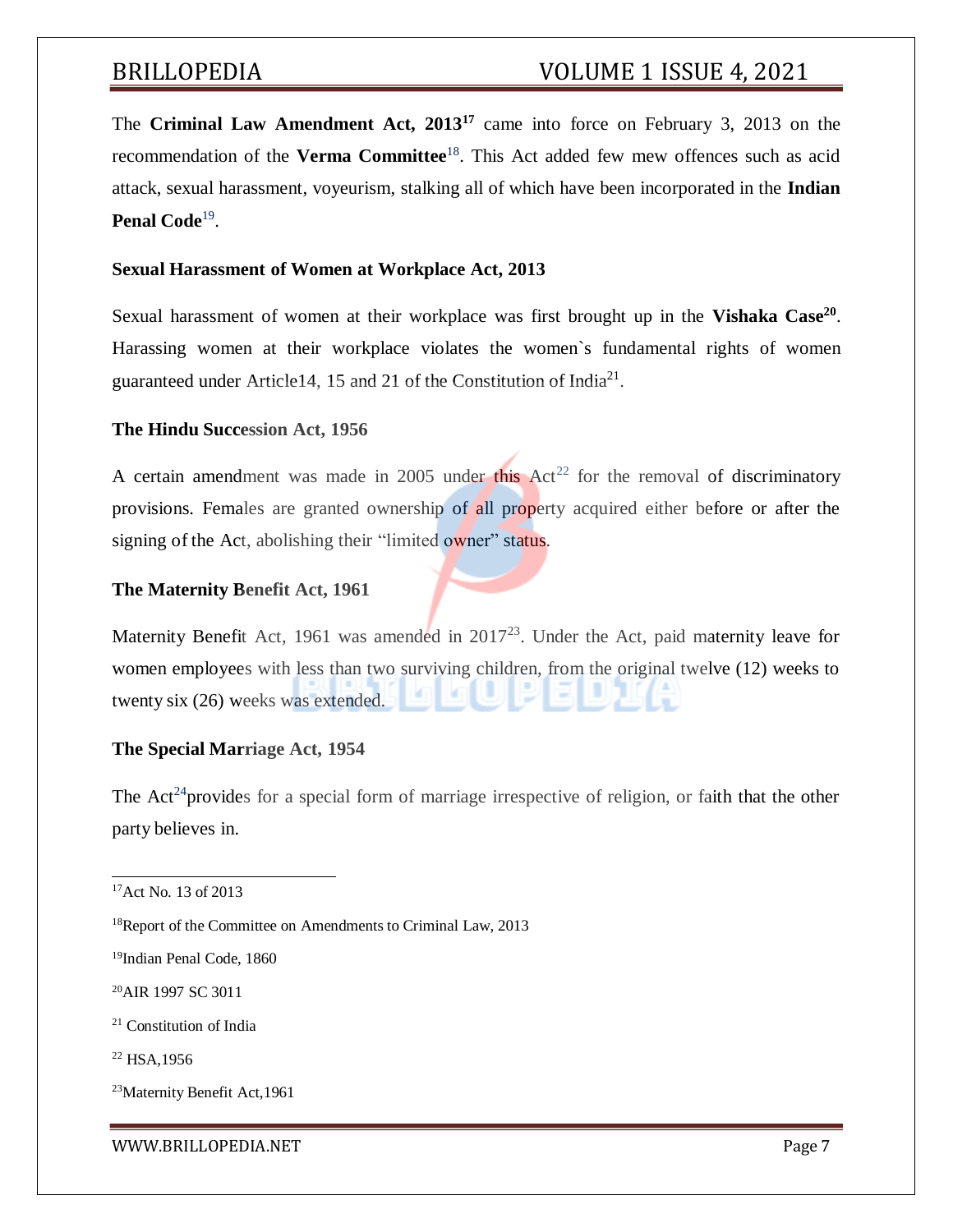### **The Dowry Prohibition Act, 1961**

The Dowry Prohibition Act,  $1961^{25}$  prohibits the payment or acceptance of dowry as a consideration for marriage. Asking or giving dowry can be punished by imprisonment of upto six months, a fine of up to Rs.15000 or the amount of dowry, or imprisonment up to 5 years.

### **2. Provisions under Indian Penal Code, 1860**

- **section 375-** rape
- **section 363-373** kidnapping and abduction
- **section 354** molestation
- **section 509** sexual harassment
- **section 498A** torture
- **section 304B** dowry deaths



### **JUDICIAL INTERVENTION**

Vishaka v, State of Rajasthan<sup>26</sup>, in this case a wit petition was filed by an organization named 'Vishaka'. The PIL action sought guidelines for the elimination of sexual abuse at the workplace and it was held that sexual harassment was a clear violation of rights provided under Articles 14, 19 and 21 of the Indian Constitution. The court laid down the historic Vishaka Guidelines. This case is remarkable example of judicial activism where the honorable court took appropriate measures for a healthy work environment.

*Air India v. NargeshMeerza*<sup>27</sup> , in this case an inclusive reading of **Article14** was done it was held by the Supreme Court, employment cannot be denied to any person on the grounds of sex. For inflight services, stress was laid on high youth appearance and glamour quotient of the employees.

[WWW.BRILLOPEDIA.NET](http://www.brillopedia.net/)

<sup>24</sup>Special Marriage Act,1954

<sup>25</sup>Dowry Prohibition Act,1961  $26$  ibid <sup>27</sup> AIR 1981 SC 1829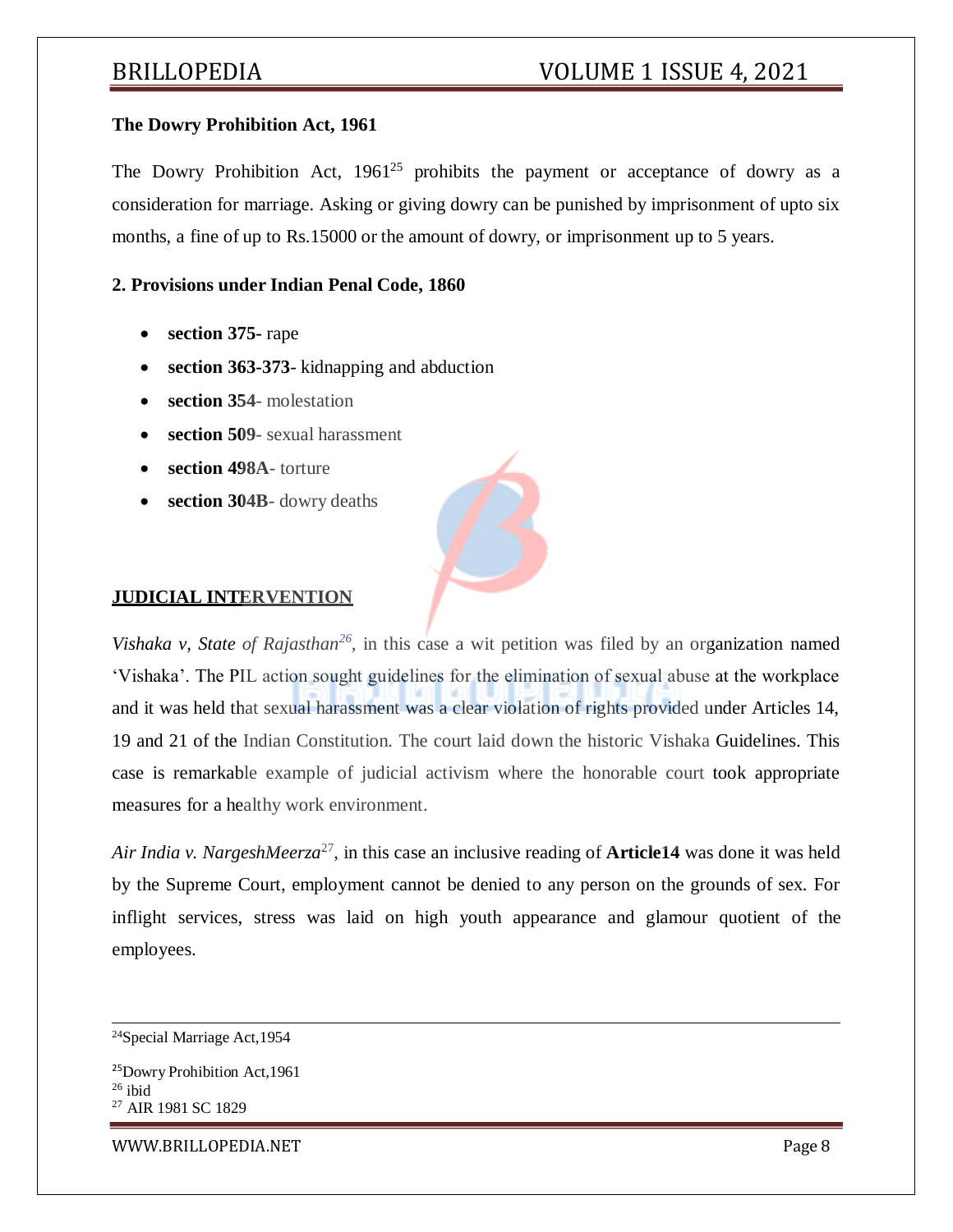# BRILLOPEDIA VOLUME 1 ISSUE 4, 2021

*B. Muthamma v. Union of India*<sup>28</sup> , in this case Supreme Court was called out to test the validity of the regulations which enumerated the conditions of service of IFS officers, **the Indian Foreign Service (conduct and discipline) Rules, 1961.** Every female employee was bound by it to obtain permission from the public authorities and tender her resignation if her marriage was to be solemnized. It was violative of the equality provisions vide Articles15 and 16 of the Constitution. It sent out clear message against gender discriminatory conditions of work.

*Leela v. State of Kerala*<sup>29</sup>, it was held that any statute which makes special provisions for women to endorse social welfare, cannot be violative of rights enshrined in Part III. Court recognized the familial commitments of women by ordering that lady constables and waitresses not be allotted duties for the night shift. The government should work towards the creation of strong public opinion by advocacy, awareness and seminars to give women the spot they deserve.

*Randhir Singh v. Union of India*<sup>30</sup>, it was held right to 'equal pay for equal work' (Article39-d) to be applicable to both men and women . The act of fixation of pay scale was declared void because of being based on unreasonable classification. This judgment was a turning point in the history of Indian judiciary.

*State v. Ram Singh and Others ( Nirbhaya RapeCase) <sup>31</sup>*, the social outrage was ignited by the sexual violation and genital mutilation of an innocent girl. The court was clear in stating that the crime committed by the accused was not deserving of any sympathy as it shook the conscience of the society. The Supreme court bench of three judges unanimously upheld death penalty of all the accused who exploited the victim`s identity and dignity. The crime touched the rarest of rare threshold and is by far the worst our nation gas ever seen.

AIR 1868, 1980 SCR(1)668 2004 (102) FLR 207 1982 AIR 879 SC NO. 114/2013

[WWW.BRILLOPEDIA.NET](http://www.brillopedia.net/)